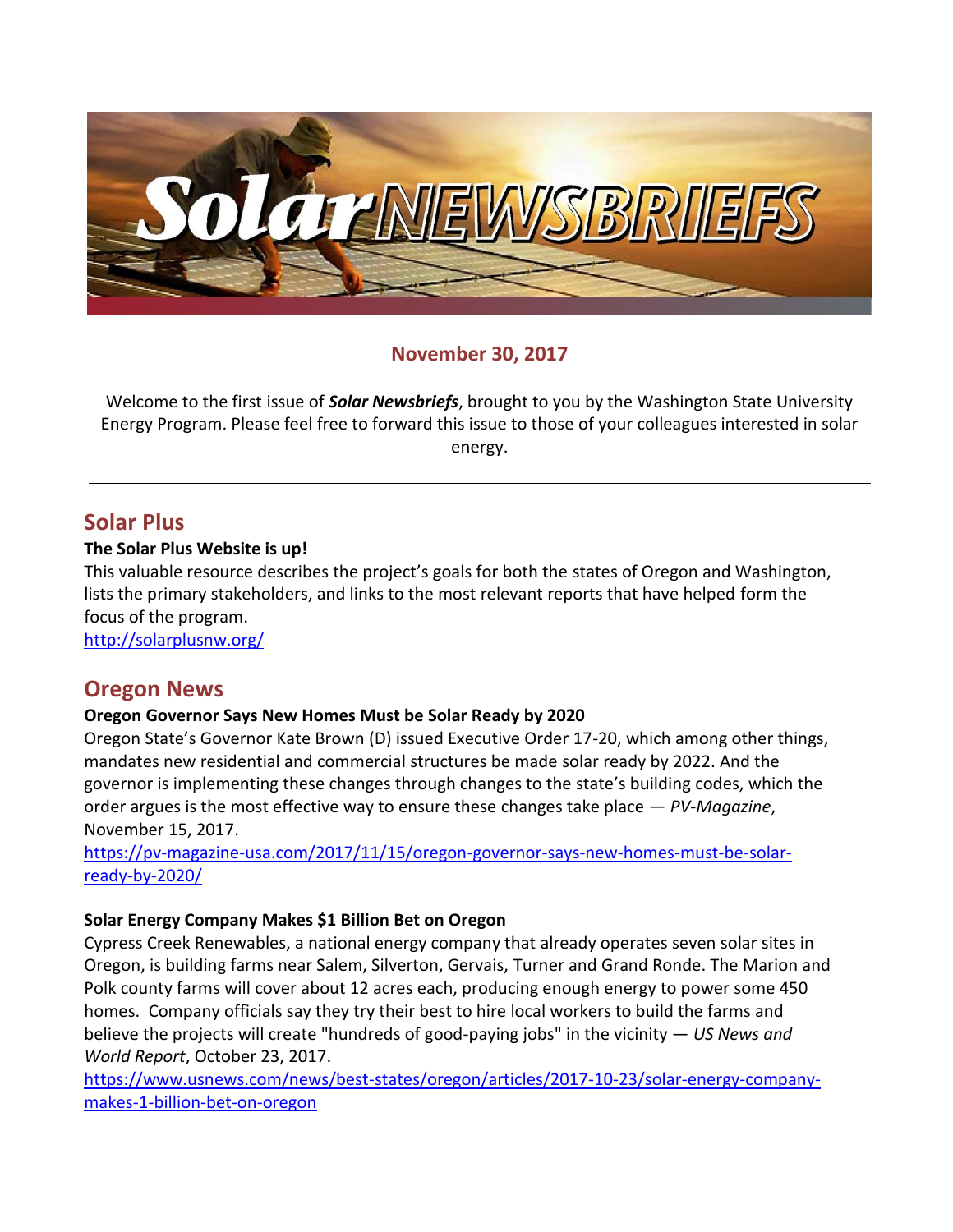# **Washington News**

**Port of Seattle Takes Steps to Boost its Green Credentials with Rooftop Solar Panels, Policies**  The Port of Seattle seeks to boost its green credentials with rooftop solar panels and policies to develop more sustainable operations. The push comes after the Port faced protests over use of a terminal for Arctic oil exploration. The Port of Seattle is putting solar panels on a Fishermen's Terminal net-shed as part of a broader push to boost the green credentials of waterfront and airport operations. Those efforts are outlined in an "energy and sustainability" directive that the five Port commissioners unanimously. The measure calls for more renewable energy as well as stepping up scrutiny of the environmental impact of new projects. The goal is to become the greenest, most energy-efficient Port in the nation, as well as carbon neutral – *Seattle Times*, November 2, 2017.

<https://www.seattletimes.com/business/port-of-seattle-takes-steps-to-get-greener/>

#### **Klickitat PUD Net Metering Workshops**

Klickitat PUD is revamping their net metering program. They are seeking public comments to their proposed updates on their Renewable Energy Generation Net Metering Program. In particular they will discuss rate structure applied to customer monthly billings. Two workshops will be held: Tuesday, December 5, at 6:00 p.m. at Mount Adams Elks Lodge, 235 NE Church Ave., White Salmon, WA and Wednesday, December 6, at 6:00 p.m. at Klickitat PUD Meeting Room, 1313 S. Columbus Ave., Goldendale, WA. For more information please call Anita Clever at 1-800-548-8357 x622, or Klickitat Energy Services Department at (509) 773-7622.

<http://www.klickitatpud.com/news/2017/11/20/net-metering-workshop>

## **Conferences**

#### **2017 Washington State Solar Summit**

Solar Washington presented the annual Washington State Solar Summit on October 13, 2017, at the Meydenbauer Center in Bellevue, WA. This conference is an important annual information gathering and networking event for industry stakeholders including manufacturers, installers, utilities, municipalities, legislators, educators, students, advocacy organizations/nonprofits, distributors, consultants and more. For more information on the conference and presentations click here:

[http://www.solarwa.org/2017\\_solar\\_summit\\_agenda](http://www.solarwa.org/2017_solar_summit_agenda)

#### **Upcoming 2017 Solar Oregon Annual Meeting**

The 2017 Solar Oregon annual meeting topic will be "Community Energy Preparedness and What's Next for Solar in Oregon", and will be held at the Global Homestead Community Garage, 416 SE Oak Street, Portland, OR. For more information and to RSVP: <http://solaroregon.org/event/solar-oregon-annual-meeting/>